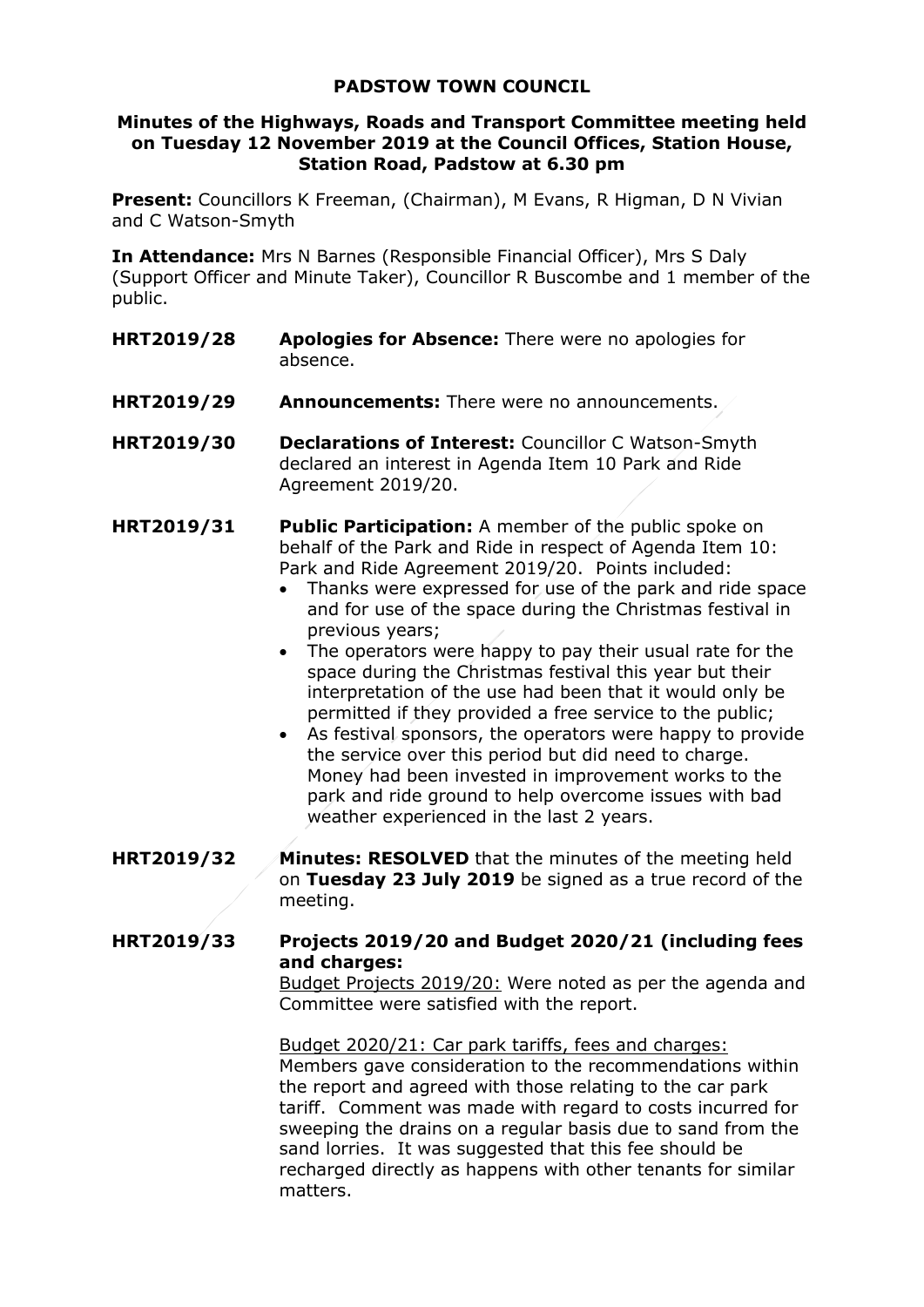#### **RESOLVED to recommend to the Finance and General Purposes Committee that:**

- i) Car Park Tariffs: a) No change be made to car park tariffs for the year 2020/21; b) the term "Season Ticket" be retained for the new annual parking permit; and c) the new annual parking permit ("Season Ticket") be made available from 1.4.20 at a cost of £400 plus VAT; and
- ii) No change be made to the leeway charges for the year 2020/21 but that any additional costs incurred due to the operation such as drain cleaning be recharged to the operators.

Budget 2020-21 - Projects: Members gave consideration to the provision for Cornwall Council enforcement officers in 2020/21. It was noted that Cornwall Council had been unable to offer a level of service which met the previous budget and it was suggested by members that this be lowered whilst still leaving surplus should Cornwall Council become able offer more.

The Responsible Financial Officer (RFO) advised that following the agenda despatch a provision of £5,000 had been included in the budget for Lawns car park improvement works and for "finishing off" of the project.

**RESOLVED to recommend to the Finance and General Purposes Committee to: Request a provision of £5,000 in** the 2020/21 budget for Cornwall Council Enforcement Officers.

Business Plan: The RFO referred members to the agenda report in respect of the Camel roadway project detailed in the Business Plan for 2021/22 at an estimate of £95,000. Members recalled that the project was intended to improve the area through use of coloured tarmac lanes for pedestrian/cycling traffic. Members considered that the project would not ensure that people adhered to the markings and it was suggested that a similar scheme could be undertaken using white lining at a fraction of the cost. It was further suggested that in order to slow cyclists and tractors rubber speed humps could be investigated instead of building them into the roadway. It was felt that Committee should relook at the project and a revised budget be set.

Members gave consideration to other possible projects for inclusion and wished to see a provision for making "green improvements" to the car park. It was suggested that the possibility of electric vehicle charging points and associated costs etc should be investigated. There was some discussion regarding electronic parking capacity signs at the top of the town but this was not considered a viable option given the regular use of the car park by buses and sand lorries. It was also mentioned that these could affect traffic to the Harbour Commissioner's car park.